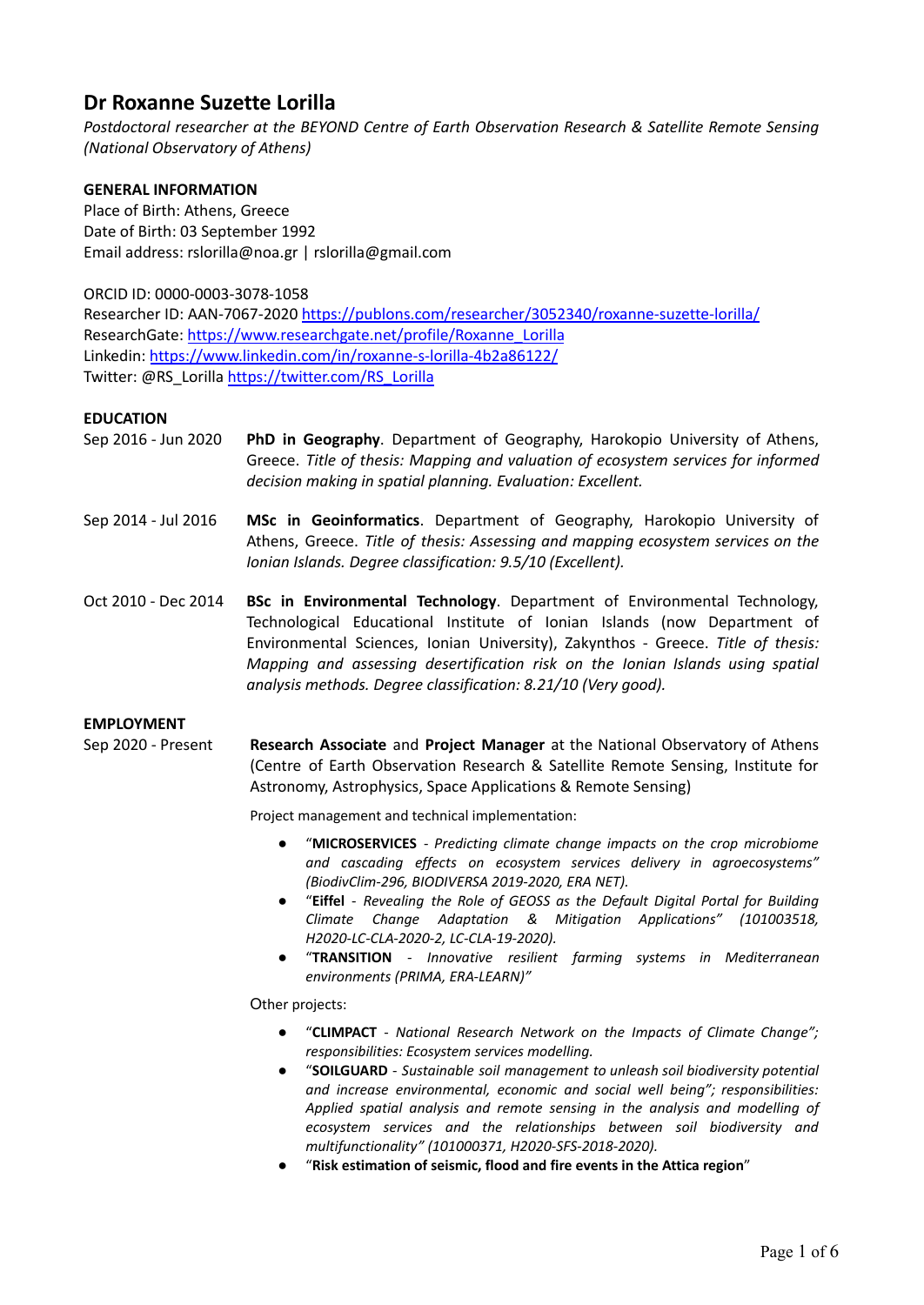| Sep 2021 - Feb 2022                         | <b>External Partner</b> at the Frederick Research Center (Limassol, Cyprus)<br>Under the research project:<br>"WaterWays (INTERREG-V Greece-Cyprus 2014-2020)";<br>responsibilities: Mapping natural and cultural values on the Marathasa Valley<br>Region in Cyprus.                                                                                                   |
|---------------------------------------------|-------------------------------------------------------------------------------------------------------------------------------------------------------------------------------------------------------------------------------------------------------------------------------------------------------------------------------------------------------------------------|
| Sep 2020 - Oct 2020;<br>Oct 2018 - Nov 2018 | <b>External Partner</b> at Nature Conservation Consultants (ncc) Ltd. (Athens)<br>Under the research project:<br>"LIFE-KEDROS - Integrated conservation management of priority habitat type<br>$\bullet$<br>9590* in the Natura 2000 site Koilada Kedron-Kampos (Contract Number LIFE15<br>NAT/CY/000850)"; responsibilities: Mapping and assessing ecosystem services. |
| Mar 2017 - Jun 2017                         | Teaching assistant at the Harokopio University of Athens (Department of<br>Geography); lectures, tutorials, examination and marking in Applied Spatial<br>Analysis (Postgraduate Teaching Assistantship in Geo-informatics)                                                                                                                                             |
| Dec 2016 - Jun 2017                         | Research Associate at the Harokopio University of Athens (Department of<br>Geography)<br>Under the research project:<br>"Assessing the socioeconomic profile of the residents of the municipality of<br>$\bullet$<br>Pavlos Melas, Thessaloniki (Greece) and its spatial structure"; responsibilities:<br>Data collection and digitisation.                             |
| Mar 2014 - Sep 2014                         | Internship/Lab Assistant at the Ionian University (Department of Environmental<br>Sciences), Former Technological Educational Institute of Ionian Islands<br>Assistance for GIS and Remote Sensing lab courses; Mapping and assessing<br>$\bullet$<br>desertification risk on the Ionian Islands using spatial analysis methods.                                        |
| Jun 2013 - Sep 2014                         | External Partner at the University of West Attica (Department of Informatics and<br>Computer Engineering), Former Technological Educational Institute of Piraeus<br>Under the research project:<br>"IndrAQ - Multidisciplinary study of air-quality with emphasis indoors";<br>$\bullet$<br>responsibilities: In-situ data measurements                                 |
| <b>GRANTS AND FUNDING</b>                   |                                                                                                                                                                                                                                                                                                                                                                         |
| Aug 2017- Feb 2020                          | PhD Fellowship Grant - General Secretariat for Research and Technology (GSRT)<br>and the Hellenic Foundation for Research and Innovation (HFRI) [€27,900]                                                                                                                                                                                                               |
| Aug 2013                                    | Grant for participation in the Summer School on Integrated Environmental<br>Planning in an island environment held by the Technological Educational Institute                                                                                                                                                                                                           |

#### **SCIENTIFIC SERVICE, ACTIVITIES AND MEMBERSHIPS**

Feb 2022 - Present **Member** of Ecosystem Services Partnership (ESP)

of Ionian Islands [€300]

Jul 2020 - Present **Member** of Young Ecosystem Services Specialists (YESS)

Feb 2022 - Present **Fellow** of the IPBES nexus assessment; participation in "*Chapter 2: Status and past trends of interactions in the nexus*" of the thematic assessment of the interlinkages among biodiversity, water, food and health (nexus assessment) <https://ipbes.net/nexus/experts>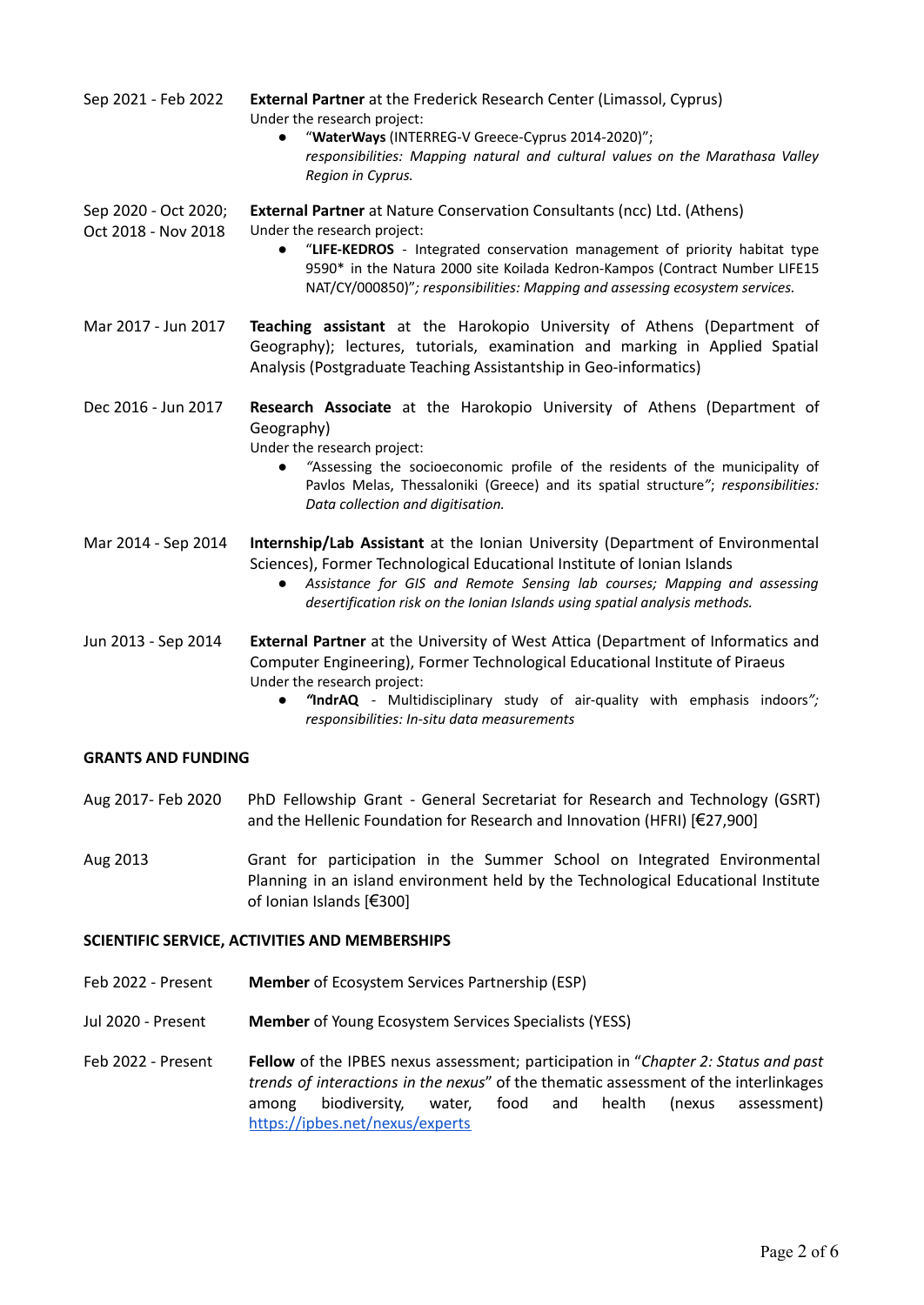- Feb 2022 Present **Lead Team Member** of the ESP Thematic Working Group 3 for ES Indicators. [https://www.es-partnership.org/community/workings-groups/thematic-working-g](https://www.es-partnership.org/community/workings-groups/thematic-working-groups/twg-3-es-indicators/) [roups/twg-3-es-indicators/](https://www.es-partnership.org/community/workings-groups/thematic-working-groups/twg-3-es-indicators/)
- Mar 2022 Oct 2022 **Member** of the Scientific Program Committee (SPC) of the 4th ESP Europe Conference
- Jul 2020 Oct 2021 **Guest Editor** of the Special Issue *Advances in Machine Learning and Statistical Analysis of Geographical Data*. Publisher: *MDPI*. URL: https://www.mdpi.com/ journal/ijgi/special\_issues/MachineLearning\_Statistical
- May 2020 Dec 2020 **Guest Editor** of the Special Issue *Tools for ecosystem services quantification and valuation, Journal: Environmental Science*. Publisher: *American Institute of Mathematical Sciences*. URL: https://www.aimspress.com/newsinfo/1428.html
- Jul 2019 Present **Peer-reviewer** for the Scientific journals: *Geocarto International (Taylor & Francis Group), Remote Sensing (MDPI), Ecosystems (Springer), Ecology and Society (Resilience Alliance), Land (MDPI), Int. Journal of Environmental Research and Public Health (MDPI), Sustainability (MDPI), Ecological Modelling (Elsevier), Arabian Journal of Geosciences (Springer), Ecosystems and People (Taylor & Francis Group)*
- May 2018 Participation in the *Establishment of the National Environmental Strategy for Forests* held by the Hellenic Ministry of Environment and Energy.

# **LANGUAGES**

Greek: Native English: C2 Proficient user

# **PUBLICATIONS**

# **Peer-reviewed journal articles**

- **LORILLA, R.S.**, POIRAZIDIS, K., DETSIS, V., KALOGIROU, S., CHALKIAS, C. (2020) Socio-ecological determinants of multiple ecosystem services on the Mediterranean landscapes of the Ionian Islands (Greece). *Ecological Modelling*, 422C, 108994. DOI: 10.1016/j.ecolmodel.2020.108994.
- KEFALAS, G., KALOGIROU, S., POIRAZIDIS, K., **LORILLA, R.S.** (2019). Landscape transition in Mediterranean islands: the case of Ionian Islands, Greece 1985 - 2015. *Landscape and Urban Planning*, Volume 191, 103641. DOI: 10.1016/j.landurbplan.2019.103641.
- **LORILLA, R.S.**, KALOGIROU, S., POIRAZIDIS, K., KEFALAS, G. (2019). Identifying spatial mismatches between the supply and demand of ecosystem services to achieve a sustainable management regime in the Ionian Islands (Western Greece). *Land Use Policy*, Volume 88, 104171. DOI: 10.1016/j.landusepol.2019.104171.
- **LORILLA R.S.**, POIRAZIDIS K., KALOGIROU S., DETSIS V., MARTINIS, A. (2018). Assessment of the Spatial Dynamics and Interactions among Multiple Ecosystem Services to Promote Effective Policy Making across Mediterranean Island Landscapes. *Sustainability*, Volume 10, Issue 9, 3285. DOI: 10.3390/su10093285
- KEFALAS G., LATTAS P., XOFIS P., **LORILLA R.S.**, MARTINIS A., POIRAZIDIS K. (2018). The use of vegetation indices and change detection techniques as a tool for monitoring ecosystem and biodiversity integrity. *International Journal of Sustainable Agricultural Management and Informatics*, Volume 4, Issue 1, 47 - 67. DOI: 10.1504/IJSAMI.2018.092411.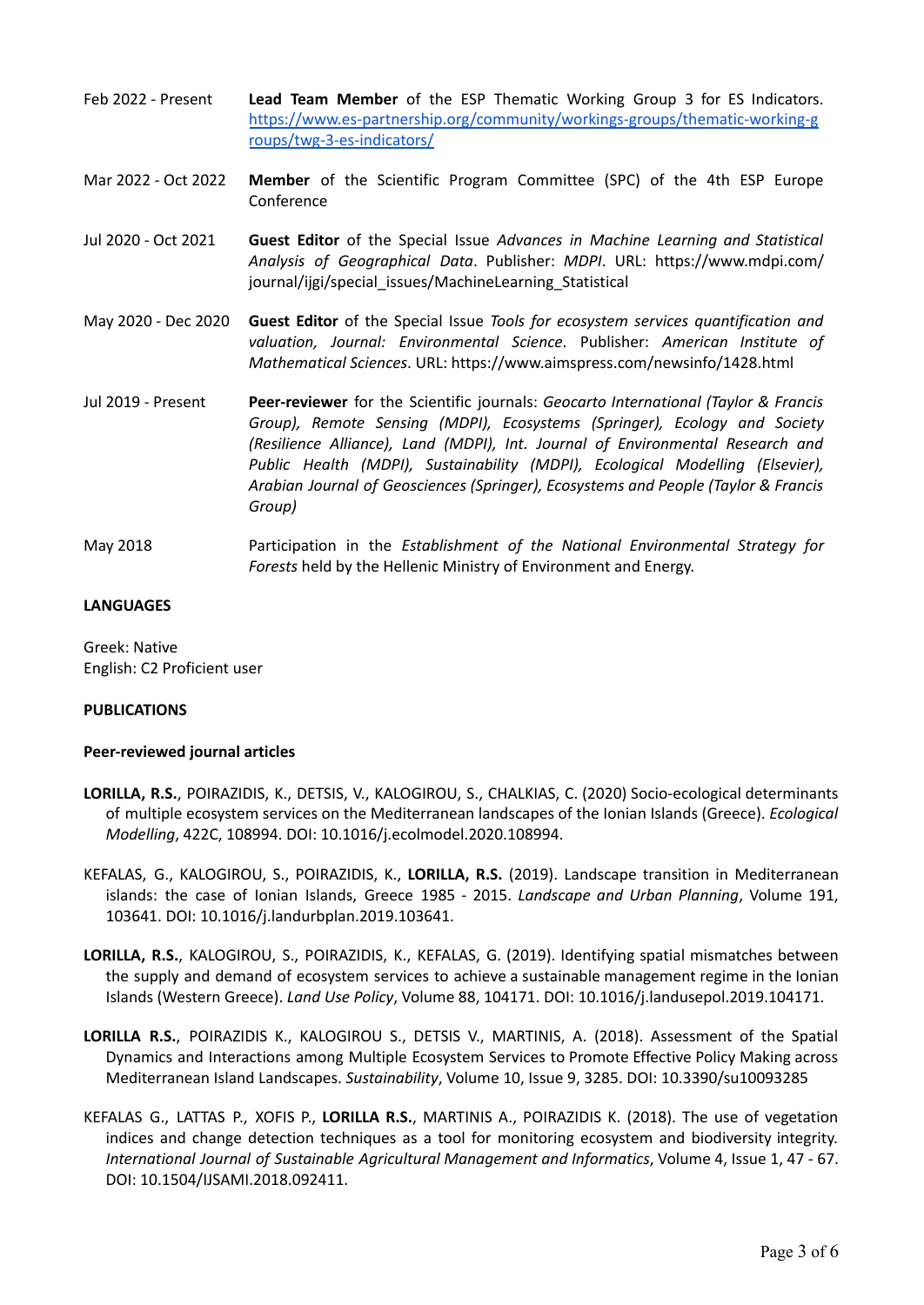- KOULOUGLIOTIS, D., KALIMERIS, A., POTOZI, S., **LORILLA** R.S., KEFALAS, G., NIKOLOPOULOS, D. (2015). Indoor Air Pollution: The Case of Ozone in Three Regions in Greece. *Physical Chemistry & Biophysics*, Volume 5, Issue 6, 1000191. DOI: 10.4172/2161-0398.1000191.
- KOTTOU, S., NIKOLOPOULOS, D., KOULOUGLIOTIS, D., POULIEZOS, K., VOGIANNIS, E., GORGOLIS, N., **LORILLA**, R.S., KEFALAS, G., POTOZI, S., CHALDEOS, Y., SEVVOS, T., PETRAKI, E., MICHAIL, C., MOUSTANIS, P., KALIMERIS, A., YANNAKOPOULOS, P.H. (2014). Preliminary study of distribution of indoor EMR in Greek dwellings. *Physica Medica*, Volume 30, Supplement 1, e91-e92. DOI: 10.1016/j.ejmp.2014.07.263.

### **Full papers at Conferences & Congresses**

- GIANNARAKIS, G., SITOKONSTANTINOU, V., **LORILLA, R.S.**, & KONTOES, C. (2022). Towards assessing agricultural land suitability with causal machine learning. *EarthVision: Large Scale Computer Vision for Remote Sensing Imagery (EarthVision)*. Accepted. New Orleans, Louisiana, 19 June 2022.
- POIRAZIDIS, K., LATTAS, P., KEFALAS, G., **LORILLA, R.S.** & MARTINIS, A. (2017). Multi-Temporal Change Analysis of Biomass using Remote Sensing Data as a tool to monitoring Ecosystem and Biodiversity Integrity: The Case of Ilia - Greece. *Proceedings of the 18th Hellenic Forestry Congress & International Workshop*. Edessa, Greece, 8 - 11 October 2017. Available at: https://www.forestry.gr/assets/pdf/praktika/ PRC\_WORK.pdf
- KALOGEROPOULOS, K., ROUMELIS, S., CHALKIAS, C., PSAROGIANNIS, A., APOSTOLIDIS, V., DIGKAS, K., DIMITRAKI, K., DIMOPOULOU, E., KARKALETSOU, A., KEFALAS, G., **LORILLA** R.S., MATALA, A., MAVROKEFALOU, G., SALONIKIDI, A., SOFIANOPOULOS, S., STAMELLOU, E., STATHOPOULOS, N., VOUTOS, G. (2015). A GIS - based model for solid waste collection management: The case of Heraklion city, Greece. *3rd INTERNATIONAL CONFERENCE on Sustainable Solid Waste Management*. Tinos Island, Greece, July 2015.
- KALOGEROPOULOS, K., ROUMELIS, S., CHALKIAS, C., PSAROGIANNIS, A., APOSTOLIDIS, V., DIGKAS, K., DIMOPOULOU, E., KARKALETSOU, A., KEFALAS, G., **LORILLA**, R.S., MATALA, A., MAVROKEFALOU, G., SALONIKIDI, A., SOFIANOPOULOS, S., STAMELLOU, E., STATHOPOULOS, N., VOUTOS, G. (2015). Siting of sanitary landfills using GIS modelling: Empirical analysis in Tinos Island, Greece. *3rd INTERNATIONAL CONFERENCE on Sustainable Solid Waste Management*. Tinos Island, Greece, July 2015.
- NIKOLOPOULOS, D., KOTTOU, S., KOULOUGLIOTIS, D., VOGIANNIS, E., PETRAKI, E., GIANNAKOPOULOS, I., GORGOLIS, N., KEFALAS, G., POTOZI, S., **LORILLA**, R.S., TEMENOS, N, TSELES, D. (2014). Background EMR measurements in Zante and Lesvos islands, Greece. *International Scientific Conference eRA-9 The SynEnergy Forum*. ISSN-1791-1133. T.E.I. of Piraeus, September 2014.
- CHAIDEFTOU, E., KEFALAS, G., **LORILLA, R.S.**, MARTINIS, A. & POIRAZIDIS, K. (2013). Changes in the biodiversity of forest ecosystems with different frequency of fires in Zakynthos. *Proceedings of the 16th Hellenic Forestry Congress & Annual meeting of Prosilva Europe*. p. 238 - 246. Thessaloniki, 6 - 9 October 2013. Available at: http://gisc.gr/docs/proceedings/ProceedingsForestryConference2013.pdf
- PETRAKI, E., GIANNAKOPOULOS, I., SEVVOS, T., ARGYRIOU, X., KOULOUGLIOTIS, D., KOTTOU, S., NIKOLOPOULOS, D., VOGIANNIS, E., GORGOLIS, N., ZISOS, I., KEFALAS, G., **LORILLA**, **R.S.**, POTOZI, S., ZISOS, I. (2013). Preliminary study of distribution of background EMR in Greek apartment dwellings. *International Scientific Conference eRA - T.E.I. of Piraeus*. p. 64 - 90. Piraeus Campus, 23 - 25 September 2013.
- NIKOLOPOULOS, D., PETRAKI, E., SEVVOS, T., CHALDEOS, Y., ARGYRIOU, X., FILTISAKOS, S., GORGOLIS, N., TEMENOS, N., KEFALAS, G., **LORILLA**, **R.S.**, POTOZI, S., CHATZISAVVAS, N., KOULOUGLIOTIS, D., KOTTOU, S., YANNAKOPOULOS, P., ZISOS, A. (2013). Factors affecting indoor radon and progeny concentration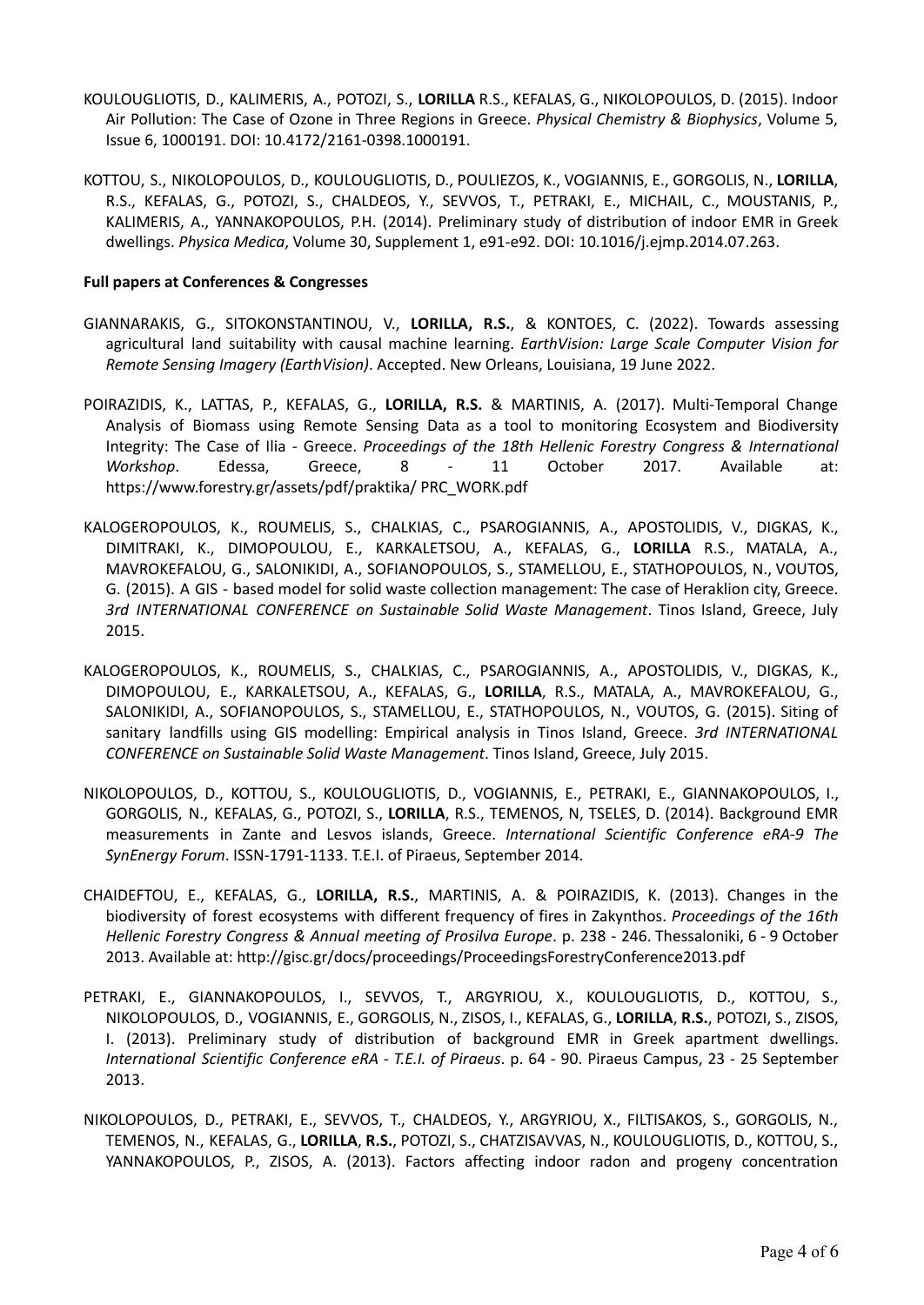variations in Attica (Greece). *International Scientific Conference eRA - 8 T.E.I. of Piraeus*. p. 39 - 43. Piraeus Campus, 23 - 25 September 2013.

NIKOLOPOULOS, D., PETRAKI, E., KOULOUGLIOTIS, D., KOTTOU, S., YANNAKOPOULOS, P., VOGIANNIS, E., FILTISAKOS, S., GORGOLIS, N., ARGYRIOU, X., SEVVOS, T., TEMENOS, N., CHALDEOS, Y., POTOZI, S., KEFALAS, G., **LORILLA, R.S.**, CHATZISAVVAS, N., ZISOS, A. (2013). Human radiation risk of due to radon and progeny: results from extended active measurements in Attica (Greece). International Scientific Conference eRA - 8 T.E.I. of Piraeus. p. 24 - 38. Piraeus Campus, 23 - 25 September 2013.

#### **Published abstracts (presentations and posters)**

- **LORILLA R.S.**, SITOKONSTANTINOU, V., KONTOES, C., KOUKOS, A. & TSOUMAS, I. (2021). Using Machine learning to analyze the relationships between ecosystem services and agricultural practices. *Third Ecosystem Services Partnership (ESP) Europe Conference (Book of Abstracts).* Estonian University of Life Sciences (Tartu, Estonia), 7-10 June 2021, Sectoral Session S1. Available at: https://www.espconference.org/europe2020/wiki/486623/session-overview#Sectoral
- **LORILLA R.S.**, POIRAZIDIS, K. & DETSIS, V. (2019). Identifying the main explanatory variables of the supply and demand of multiple ecosystem services. *Proceedings of the 3rd Congress on GIS and Spatial Analysis in Agriculture and the Environment (Book of Abstracts)*. Agricultural University of Athens (Greece), 11-13 December 2019, pp. 55-56.
- ELIADES, N.-G., **LORILLA, R.S.**, KEFALAS, G., CHRISTOU, A., PAPASAVVAS, K., ANDREOU, M., KOYNNAMAS, K. & POIRAZIDIS, K. (2019). Mapping and assessing ecosystem services to ensure the long-term preservation of mountainous protected area: the case of Koilada Kedron-Kampos in Cyprus (Poster). *Proceedings of the 10th ESP World Conference (Book of Abstracts)*. Hannover, Germany, 21 - 25 October 2019, p. 136. Available at: https://www.espconference.org/esp10/wiki/422544/book-of-abstracts
- POIRAZIDIS, K., KEFALAS, G., XOFIS, P., **LORILLA, R.S.** & MARTINIS, A. (2018). Long-term monitoring of changes in forest cover in Dadia's National Park (Poster). *Proceedings of the 11th International Conference of the Hellenic Geographical Society (Book of Abstracts)*. Lavrion, Greece, 12 - 15 April 2018. Available at: http://www.hellenicgeosociety.org/en/11th-conference-proceedings
- **LORILLA R.S.**, POIRAZIDIS, K., KALOGIROU, S. & MARTINIS, A. (2017). Mapping and identifying areas of high value in provisioning ecosystem services. *Proceedings of the 2nd Congress on GIS and Spatial Analysis in Agriculture and the Environment (Book of Abstracts)*. Agricultural University of Athens (Greece), 25-26 May 2017, pp. 60-61.
- **LORILLA R.S.**, POIRAZIDIS, K., KALOGIROU, S. & MARTINIS, A. (2016). Mapping and assessment of ecosystem services on the Ionian Islands. *Proceedings of the 9th Hellenic Congress of Hellas GIs (Book of Abstracts). National Technical University of Athens (Greece)*, 8-9 December 2016, p. 15.
- **LORILLA R.S.**, POIRAZIDIS, K., KALOGIROU, S. & MARTINIS, A. (2016). Synergies and trade-offs analysis of ecosystem services: the case of Ionian Islands. *Proceedings of the 8th Congress of the Hellenic Ecological Society (Book of Abstracts)*. Aristotle University of Thessaloniki (Greece), 20-23 October 2016, p. 62. Available at: www.helecos.gr/el/activities/helecos-congresses/2016-8th-helecos-conference/Proceedings \_Thessaloniki \_2016.pdf
- KEFALAS G., **LORILLA R.S.**, POIRAZIDIS K., KALIVAS D. & MARTINIS A. (2014). Assessing and Mapping the Risk of Desertification and its Dynamic change in the Ionian Islands. *Proceedings of the 10th International Congress of the Hellenic Geographical Society (Book of Abstracts)*. Aristotle University of Thessaloniki (Greece), 22 - 24 October 2014.